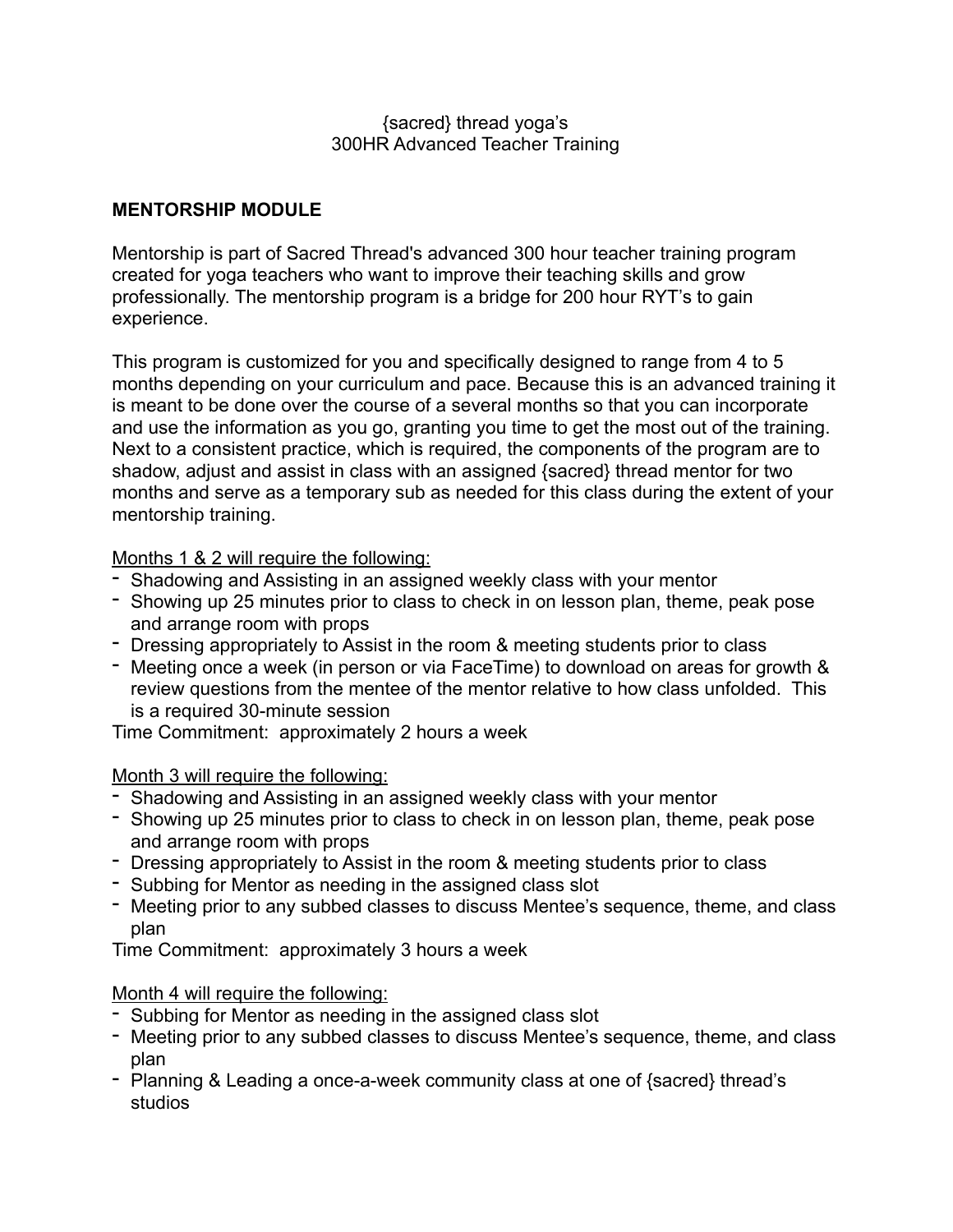- Mentee will receive feedback from mentor and/or training director post-class & have a once a week call with Mentor and/or training director to digest
- Time Commitment: approximately 3 hours a week including prep time to plan your class

Certification is granted to those individuals who fulfill {sacred} thread's 40 hour requirements to the satisfaction of their E-RYT mentor. The mentorship meetings and your community classes are held at {sacred} thread yoga. The program counts as 40 hours toward your 300 hour advanced certification through Yoga Alliance as part of {sacred} thread's 300HR program. TO assure quality and one-on-one attention, we only accept a maximum of three mentees per season. Space is limited. One full and one partial scholarship is available each season with a preference to graduates of {sacred} thread's 200HR program.

Investment: \$450 In Advance or \$125 per month for 4 months

To Apply Please Provide the Following Information:

Name: \_\_\_\_\_\_\_\_\_\_\_\_\_\_\_\_\_\_\_\_\_\_\_\_\_\_\_\_\_\_\_\_\_\_\_\_\_\_\_\_\_\_\_\_

Address: \_\_\_\_\_\_\_\_\_\_\_\_\_\_\_\_\_\_\_\_\_\_\_\_\_\_\_\_\_\_\_\_\_\_\_\_\_\_\_\_\_\_

Where, With Whom and in What Style did you complete your 200HR Training?

 $\mathcal{L}_\text{max} = \mathcal{L}_\text{max} = \mathcal{L}_\text{max} = \mathcal{L}_\text{max} = \mathcal{L}_\text{max} = \mathcal{L}_\text{max} = \mathcal{L}_\text{max} = \mathcal{L}_\text{max} = \mathcal{L}_\text{max} = \mathcal{L}_\text{max} = \mathcal{L}_\text{max} = \mathcal{L}_\text{max} = \mathcal{L}_\text{max} = \mathcal{L}_\text{max} = \mathcal{L}_\text{max} = \mathcal{L}_\text{max} = \mathcal{L}_\text{max} = \mathcal{L}_\text{max} = \mathcal{$ 

 $\mathcal{L}_\text{max} = \mathcal{L}_\text{max} = \mathcal{L}_\text{max} = \mathcal{L}_\text{max} = \mathcal{L}_\text{max} = \mathcal{L}_\text{max} = \mathcal{L}_\text{max} = \mathcal{L}_\text{max} = \mathcal{L}_\text{max} = \mathcal{L}_\text{max} = \mathcal{L}_\text{max} = \mathcal{L}_\text{max} = \mathcal{L}_\text{max} = \mathcal{L}_\text{max} = \mathcal{L}_\text{max} = \mathcal{L}_\text{max} = \mathcal{L}_\text{max} = \mathcal{L}_\text{max} = \mathcal{$ 

 $\mathcal{L}_\text{max} = \mathcal{L}_\text{max} = \mathcal{L}_\text{max} = \mathcal{L}_\text{max} = \mathcal{L}_\text{max} = \mathcal{L}_\text{max} = \mathcal{L}_\text{max} = \mathcal{L}_\text{max} = \mathcal{L}_\text{max} = \mathcal{L}_\text{max} = \mathcal{L}_\text{max} = \mathcal{L}_\text{max} = \mathcal{L}_\text{max} = \mathcal{L}_\text{max} = \mathcal{L}_\text{max} = \mathcal{L}_\text{max} = \mathcal{L}_\text{max} = \mathcal{L}_\text{max} = \mathcal{$ 

Teaching experience is not required to be in this program but we do want to get a feel for what you've done so far. Describe your experience with teaching thus far? Where have you taught? What style of classes are you currently teaching?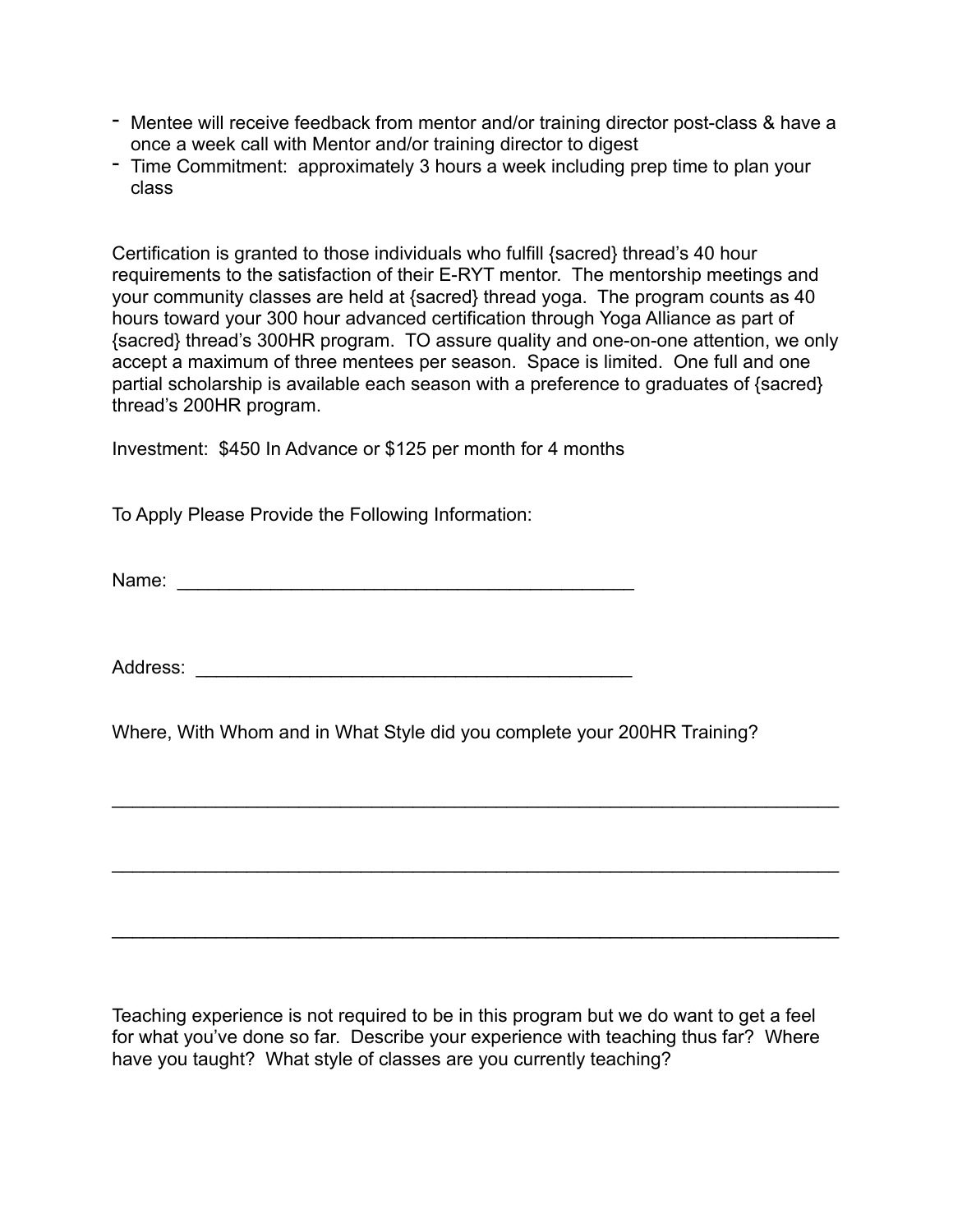What is your goal in regard to teaching? Please include the environment you wish to ultimately provide yoga in (studio, school, medical facility, etc) as well as the offering you'd like to create.

What have you found to be the biggest obstacle in moving on your path as a teacher?

What do you feel is your biggest strength in sharing yoga? If you are teaching classes now please include your best teaching skill in the class room.....